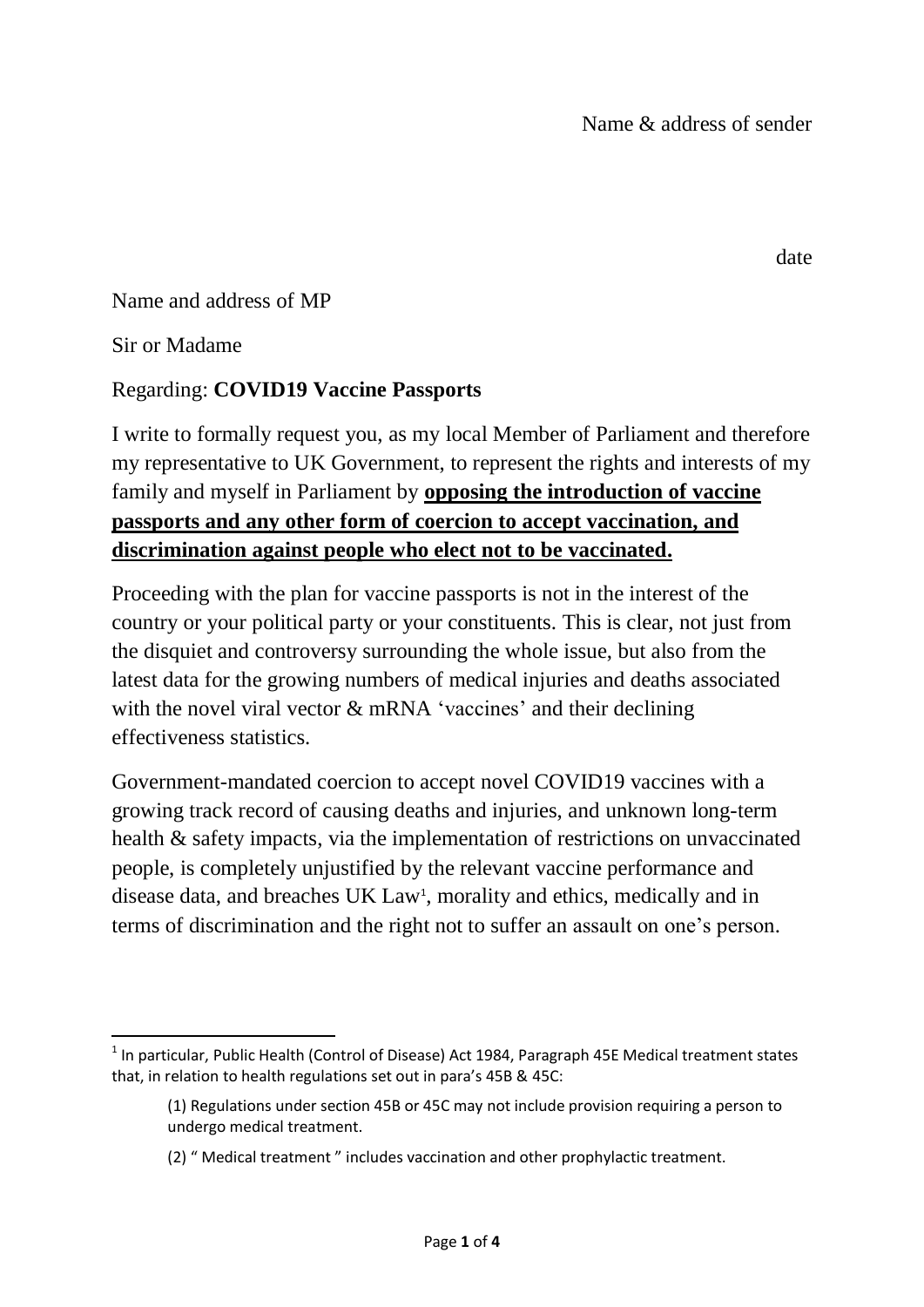| Delta variant                 | Unvaccinated   Vaccinated |            | Derived probability of              |
|-------------------------------|---------------------------|------------|-------------------------------------|
| data                          |                           |            | death                               |
| Public Health                 | 121,402 cases             |            | 82,864 cases   Unvaccinated $0.1\%$ |
| England data $23^{\text{rd}}$ | 165 deaths                | 289 deaths | Vaccinated 0.3%                     |
| July $2021^2$                 |                           |            |                                     |

The above tabulation of data from Public Health England (PHE) is just one example of the uncertainty regarding the safety of COVID19 'vaccines'; no drug or medical procedure should be forced on anyone, and especially not a drug that is already known to incur a significant probability of medical injury or death, as is clearly the case for these novel COVID19 'vaccines'. Then, regarding the effectiveness of the 'vaccines', we only need read the latest PHE 'Simple summary' for the UK to see that, with almost 90% of the UK adult population having been injected with at least one dose of 'vaccine', "*Between 21 July 2021 and 27 July 2021, there have been 480 deaths within 28 days of a positive coronavirus test. This shows an increase of 40.4% compared to the previous 7 days*."

The above data clearly illustrate that here is a serious safety issue with these novel COVID19 'vaccines'. No other drug or medical procedure in our modern history has been allowed to continue in use after it was known to have resulted in, or been linked to, more than a handful of deaths. There are alternatives to these vaccines; simple, safe effective measures that target the specific parameters that render individuals most susceptible to COVID19 are known, despite efforts to hide, suppress, discredit or ban them.

If you vote for this draconian measure of vaccine passports and associated restrictions, you are dragging this country backwards in terms of human rights and basic freedoms, and you are in danger of tearing apart your party and this country as a whole. *Do you really want our children and grandchildren to inherit a country where the government can mandate any drug or medical procedure by actively encouraging discrimination against anyone who refuses it?*

The introduction and use of vaccine passports to restrict the activities and movements of persons who elect to not be injected with novel COVID19 'vaccines' that are at best partially effective and at worst deadly, and represents:

<sup>1</sup>  $^2$  Taken direct from Table 5 in Public Health England Technical briefing 19, ignoring 'unlinked' cases as there is no indication whether these are vaccinated or not.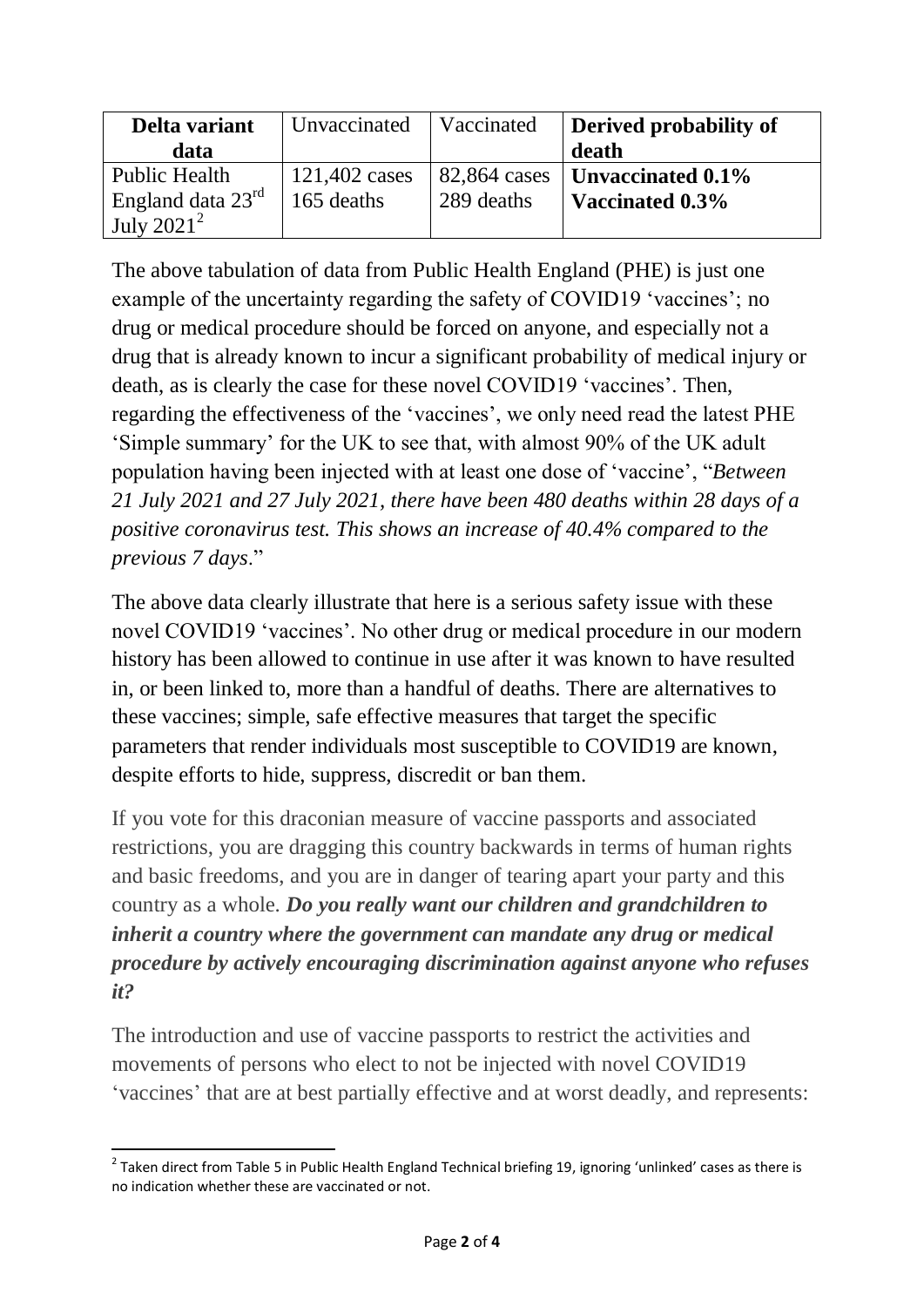- coercion to undergo medical treatment, and;
- a breach of the right to autonomy and bodily integrity<sup>3</sup>, and;
- $\bullet$  discrimination against a group of people on the basis of their beliefs<sup>4</sup>, and;
- a direct assault on persons by forcing or coercing them to allow themselves to be injected with a substance that can cause death and/or injury, and;
- An admission that the 'vaccines' are ineffective, since, if they were effective, persons who freely elect to be vaccinated would be protected against infection and there would be no need to push others, who choose alternative methods to protect themselves, to also be vaccinated. Furthermore;
- As the so-called 'vaccines' did not undergo full testing amongst all groups over an adequate time period to assess all possible side effects, and are only authorised under emergency powers, the question of whether these 'vaccines' are 'experimental' and therefore subject to the 1947 Nuremberg Code, is still debatable. However, the ethics of coercing people into being vaccinated is clearly in breach of the spirit and intent of human rights and medical ethics enshrined in the 1947 Nuremberg code and 1964 Helsinki Declaration.

There are massive concerns around the whole issue of how we test for  $\text{COVID19}^5$ , how deaths are assigned to this disease rather than to the primary cause of death<sup>6</sup> and why simple effective measures for preventing and treating COVID19 have been suppressed or even banned<sup>7</sup>, but the greatest long-term concern right now is the proposed draconian measure of legally-enshrined discrimination against those who do not want to be injected with a substance that the government wants them to have injected into them. In this instance, the substance in question is a set of highly novel, incompletely-tested 'vaccines'

 3 Under Article 8 of the European Convention of Human Rights

 $^4$  A person with a specific belief against this vaccine or any vaccines may be protected under the Equality Act if they show their belief meets the standard of protected philosophical belief

<sup>&</sup>lt;sup>5</sup> PCR tests that are run with so many cycles that false positives are guaranteed, unhygienic PCR test kits, children being told that they must jam cotton bud sticks up their noses, etc.

 $^6$  For no other disease or condition is death by any cause, related or unrelated, within a month or so of having had a positive test result for the disease, automatically added to the statistics recorded for that disease. Freedom of information requests continue to show that for the vast majority of 'COVID deaths ', COVID19 was not the primary cause of death.

 $^7$  Supplementation with vitamin D, addressing obesity, treating serious COVID19 cases with Ivermectin or similar established medicines, etc, etc.